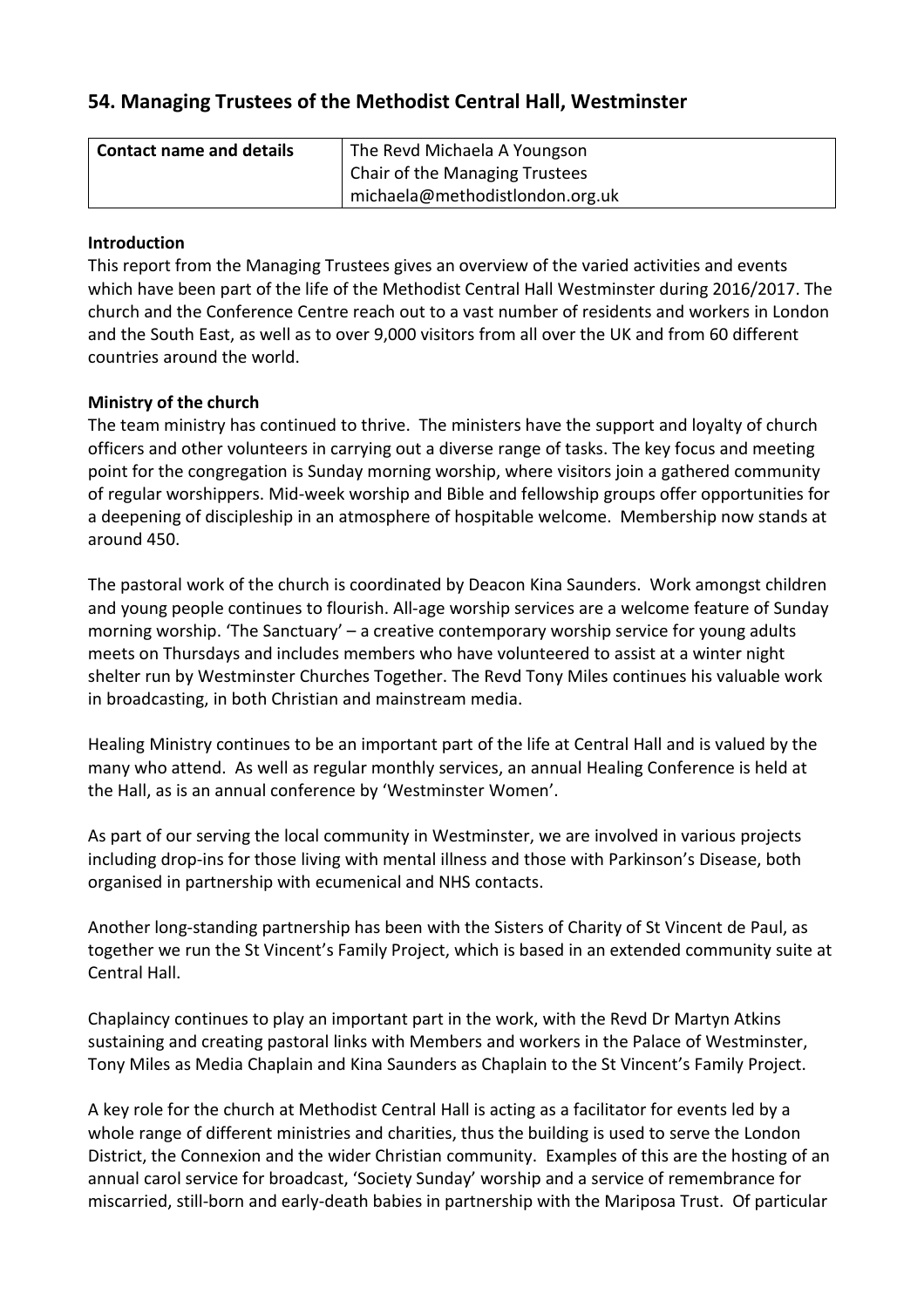significance this year was a poignant visit by 17 Muslim young adults from Palestine, organised in partnership with the Amos Trust.

As reported in the British media, the appeal against the rejection by Westminster City Council of the application to locate outside the Hall a sculpture of the *Homeless Jesus* by internationally renowned sculptor Timothy Schmalz was refused. Other ways are now being sought to express the Hall's identification with the homeless.

#### **The Conference Centre**

Mr Paul Southern, Managing Director, leads the Conference Centre team as it works tirelessly to market the facilities of Central Hall, which forms the largest conference venue in Central London, with over 25 rooms. The year ending August 2016 was very successful, with record turnover of over £8 million from events and the café. The Company was able to contribute over £0.9m for the Trustees to maintain and develop the building and support the ministry at Central Hall.

The Conference Centre team is working to develop links with new markets and to maintain standards as a world class conference and events centre – demonstrating a welcome that reflects the Methodist identity to all who use the building. Together with our onsite production partner, we have invested heavily in making Central Hall one of the most technically capable venues in the UK. A new three year contract was finalised with the BBC for the New Year's Eve concert.

The range of events that takes place at the Hall continues to be exciting, with particular highlights:

- Working with Channel 4 on the *Stand Up to Cancer* charity fundraising event;
- Hosting the BBC's New Year's Eve Concert with Robbie Williams;
- Accommodating the final of *The Choir with Gareth Malone* (BBC);
- Using the Lecture Hall and Library in the launch of a new range of clothes by DAKS;
- Hosting corporate events for *the Guardian*, the Hilton group, Shell and the Bill and Melinda Gates Foundation;
- Working with a range of government departments including the Foreign and Commonwealth Office, plus public bodies such as the PiXL Club (partnership of schools), the National Union of Teachers, BUPA and the NHS;
- Graduation ceremonies for Brunel University and the Royal Veterinary College among others;
- Charitable events with Blind Aid, the Salvation Army, MacMillan Cancer and a campaign event #YouAreNotAlone, highlighting the plight of Syrian refugees with a concert by Yusuf Islam (Cat Stevens).

All events are judged against ethical criteria and proposed events have been rejected from organisations promoting violence, alcohol, tobacco or other subjects conflicting with Methodist principles and/or Standing Orders. Central Hall and our onsite partners have been *London Living Wage* employers since 2013 and we have extended our ethical approach to environmental issues and have attained Gold level for green tourism, with the ability to calculate the carbon footprint for each event and then give the client a choice of ways to offset it. In addition we have partnered with the Toilet Twinning charity which builds toilets in countries where they are lacking. So far over £7,000 has been contributed.

### **The building**

Maintaining a building of the status and complexity of Central Hall is a constant challenge and the Trustees are committed to an effective and efficient programme of maintenance and refurbishment. Dealing with general maintenance and decoration is a permanent and on-going